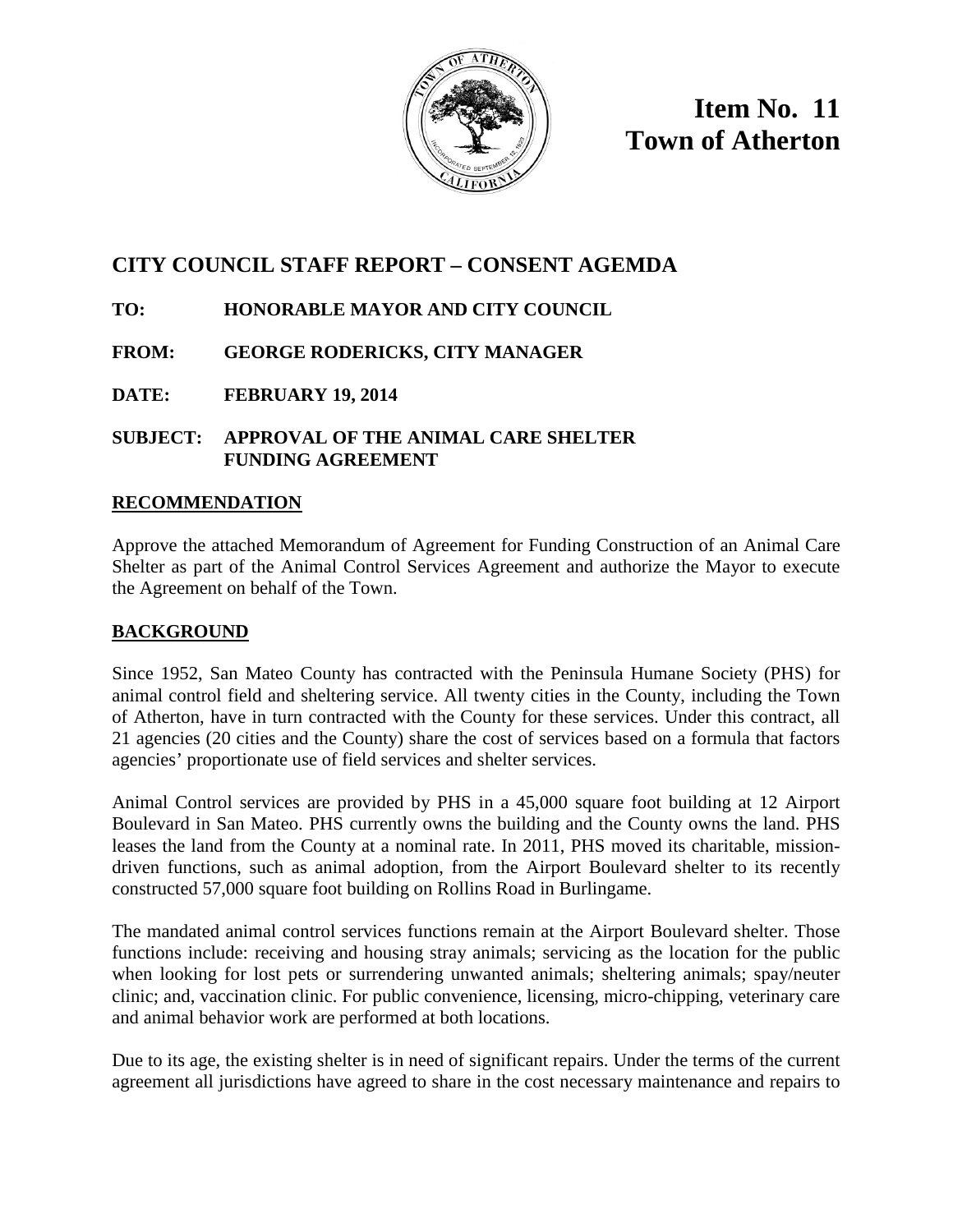the Airport shelter up to \$50,000 per year. However, given the life of the building and the magnitude of repairs need, basic annual maintenance is no longer a viable alternative.

Further, PHS leadership has stated that it will be reluctant to renew the agreement with the County and cities when it expires in 2015 if the new agreement does not include a plan to address the current condition of the Airport Boulevard shelter.

### **FINDINGS**

The San Mateo County Department of Public Works conducted inspections of the Airport Boulevard shelter in 2009 and 2011. Because of the nature of the comprehensive repairs that would be required to bring the facility up to current animal control facility standards, it was determined that the building was functionally obsolete and that substantial renovation of the existing facility is not a viable option.

Working with a Committee of member agencies, the County began to explore a number of alternatives to address the requirements for a shelter. The Committee considered the possibility of major renovations to the existing facility; replacing the existing shelter with a prefabricated modular building (this option was not considered durable enough to serve as the needed longterm solution); re-commissioning existing public or private buildings at alternative locations; and building a new shelter at an alternative County-owned site or at sites not currently owned by the County.

The Committee reviewed seventeen (17) available County-owned and commercial properties that might be appropriate for a new Animal Care shelter. When considering such factors as neighborhood and fiscal impacts (including both building and land acquisition costs), it was determined that a re-build of the existing facility was the best alternative. The existing site provided the least amount of impact on existing neighborhoods as animal control shelters are often met by moderate to strong oppositions; and, the costs of other proposed sites far exceeded the cost to re-build at the current location, even when accounting for the challenges anticipated in re-building at the current property which is next to and on bay-fill.

The San Mateo County Public Works Department received square footage requirements from PHS for each function that would be contained in a new animal care shelter. Based on this information and current trends in construction costs of similar facilities, it is estimated that the cost of construction will be between \$15.1 million to \$20.2 million to build a new 33,500 square foot animal care shelter at the current Airport Boulevard location.

The County is willing to manage the construction and advance the funding for construction of a new shelter at the Airport Boulevard site if each city enters into cost participation agreement to pay a portion of the costs through a 30-year interest-free lease of the shelter. The cost participation agreement is included as an attachment to this Staff Report.

The lease amount will be re-calculated each year over the term of the lease using a combination of shelter usage averaged over a three-year period (weighted at 80%), and population (weighted at 20%). The basis of this allocation is to attribute the larger share of the costs (80%) upon the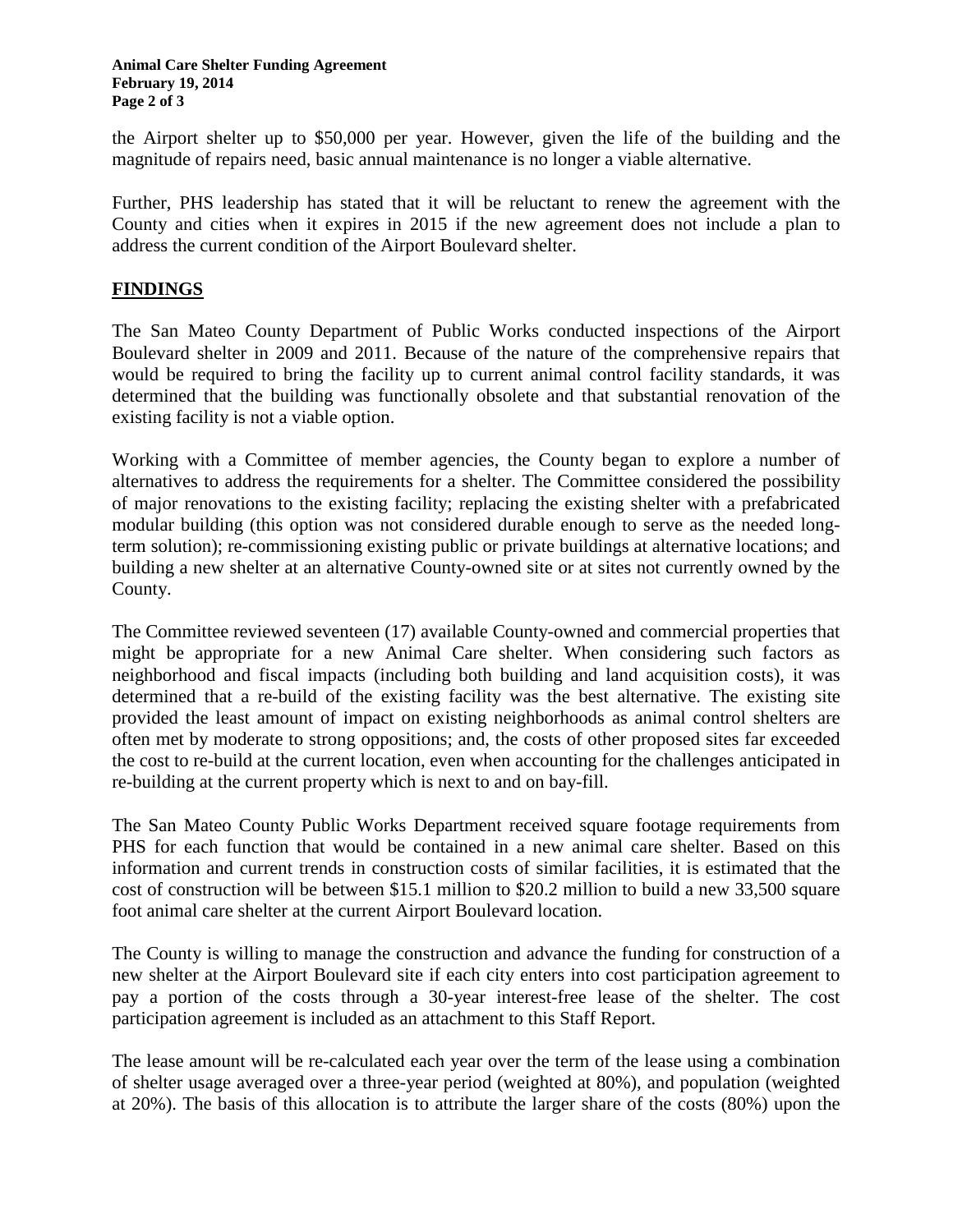recent actual level of shelter services used by each jurisdiction, and a smaller portion (20%) based upon "potential" use based on population. The City Managers Association in San Mateo County has reviewed this allocation methodology and concur that this provides a reasonable basis upon which costs for the new facilities should be allocated. Based on Atherton's current use of shelter services and current population, approval of this agreement will result in an annual estimated cost of \$4,297 to \$5,749, depending upon the final cost of construction.

According to the timeline provided by the County, construction would begin in July 2014 and construction would be completed in 12-18 months. The existing shelter will remain open during construction and all transition costs are included in the construction estimates.

If the Town chooses not to participate in the Agreement for cost participation in the construction of the new Animal Shelter, it would preclude the Town from participating in the countywide shared services model for Animal Control Services and, thus, the Town would need to develop its own means of providing those services independently when the current Animal Control Services agreement ends on June 30, 2015.

*The Animal Care Shelter Agreement is not related to the current on-going Animal Care Services negotiations. A Committee made up of representatives from the various agencies is working with the County as part of the negotiation team. The Atherton City Manager serves on this committee.* 

## **FISCAL IMPACT**

The Town's current annual budget for animal control services is \$52,180, which incorporates costs associated with minor facilities repairs, but does not include a cost for facilities replacement. The construction of a new shelter is likely to reduce some of the Animal Control Contract costs. For instance, the cost of maintenance and repairs should be lower than what would have been associated with the existing shelter, and bringing the shelter within today's animal care guidelines should have a positive impact on the physical and behavioral needs of the animals, shortening their stay thus reducing the cost of sheltering. Although it is impossible to forecast whether and how much can be expected in reduced annual operating costs, it is reasonable to believe that the total cost to the Town for animal control related expenses will increase by less than the estimated additional \$4,297 to \$5,749 in lease payments that the Town would incur relative to the cost of building the shelter.

### **ATTACHMENTS**

- Memorandum of Agreement
- Cost Distribution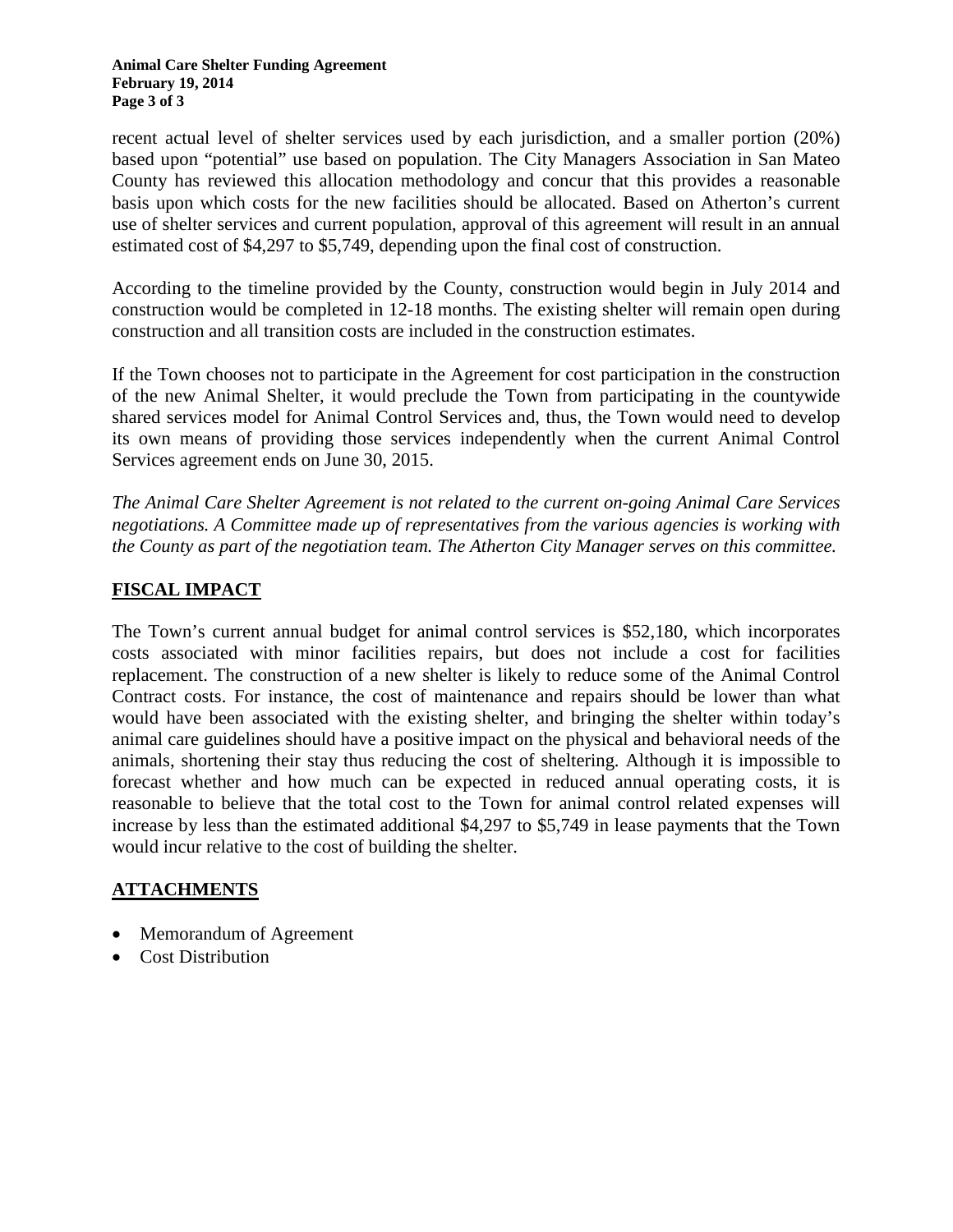#### MEMORANDUM OF AGREEMENT

REGARDING FUNDING FOR CONSTRUCTION OF AN ANIMAL CARE SHELTER ON AIRPORT BOULEVARD IN SAN MATEO, CALIFORNIA, AMONG THE CITIES OF ATHERTON, BELMONT, BRISBANE, BURLINGAME, COLMA, DALY CITY, EAST PALO ALTO, FOSTER CITY, HALF MOON BAY, HILLSBOROUGH, MENLO PARK, MILLBRAE, PACIFICA, PORTOLA VALLEY, REDWOOD CITY, SAN BRUNO, SAN CARLOS, SAN MATEO, SOUTH SAN FRANCISCO, AND WOODSIDE AND THE COUNTY OF SAN MATEO

THIS MEMORANDUM OF AGREEMENT, dated for reference as of \_\_\_\_\_\_\_\_\_\_\_\_\_\_\_, 2013 (the "Agreement"), is by and among the COUNTY OF SAN MATEO (the "County"), and the cities of ATHERTON, BELMONT, BRISBANE, BURLINGAME, COLMA, DALY CITY, EAST PALO ALTO, FOSTER CITY, HALF MOON BAY, HILLSBOROUGH, MENLO PARK, MILLBRAE, PACIFICA, PORTOLA VALLEY, REDWOOD CITY, SAN BRUNO, SAN CARLOS, SAN MATEO, SOUTH SAN FRANCISCO, AND WOODSIDE (each, a "City," and collectively, the "Cities," and, together with the County, the "Parties").

#### **RECITALS**

The County and the Cities are parties to an Agreement for Animal Control Services dated as of April 26, 2011, pursuant to which the County provides animal control services in the unincorporated area of the County, as well as in the jurisdictional boundaries of the twenty Cities within the County, listed above, each of which is a party to the Agreement for Animal Control Services.

As set forth in the Agreement for Animal Control Services, the Peninsula Humane Society & SPCA ("PHS") presently serves as the County Contractor for the provision of certain animal control services to the County and the Cities. These services and the terms of PHS' performance of them are contained in an Animal Control Services Agreement between the County and PHS dated as of April 26, 2011.

In conjunction with and pursuant to the Animal Control Services Agreement, the County has leased to the PHS the land at 12 Airport Boulevard, in San Mateo, California, on which an Animal Care Shelter facility owned and operated by PHS is presently located.

The Parties agree that, owing to the obsolescence of the existing Animal Care Shelter facility, it is now necessary to construct a new facility and the Parties enter into this Agreement to set forth the allocation of, and process for payment of, the construction cost for the new Animal Care Shelter facility among the Parties.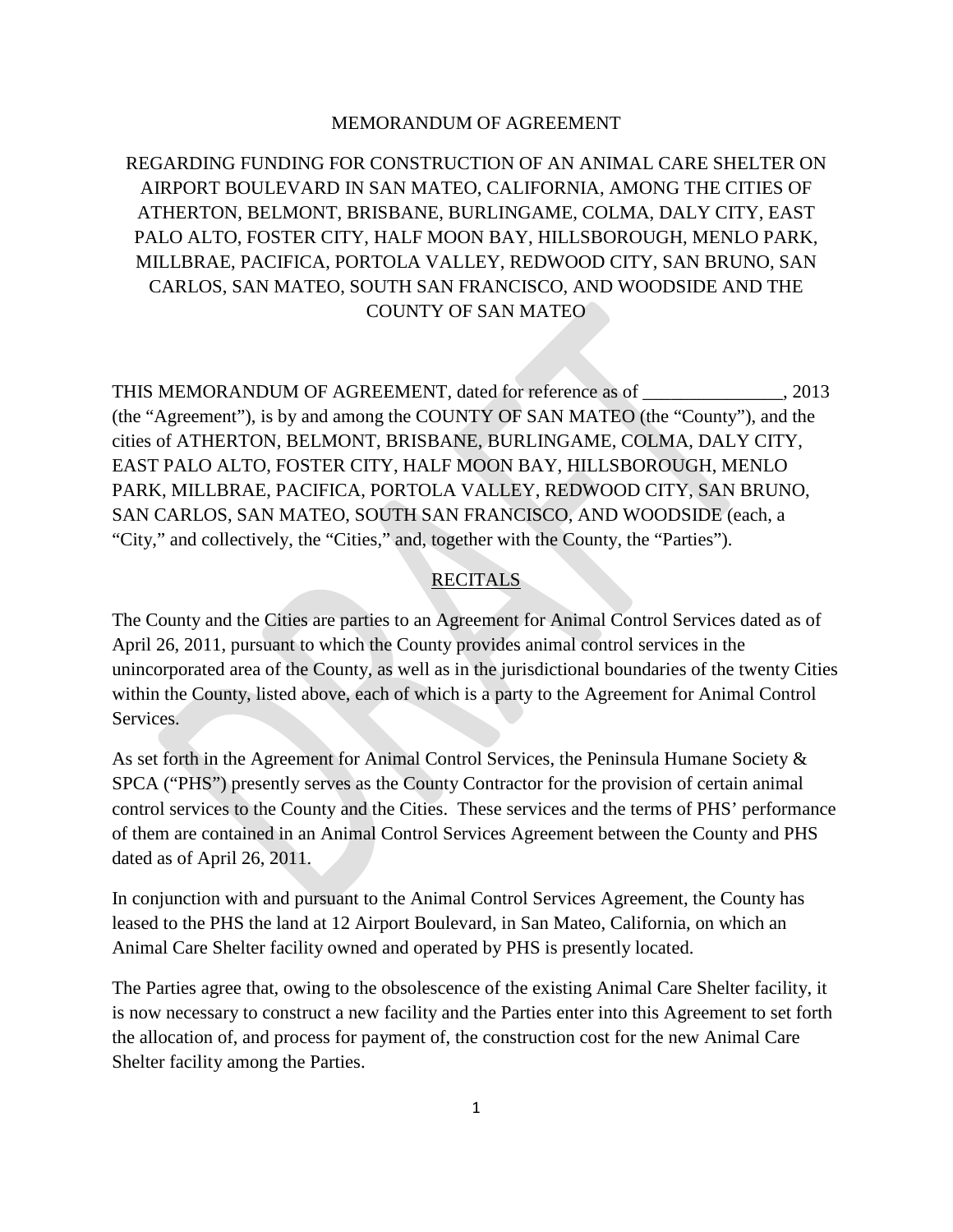#### NOW, THEREFORE, the Parties agree as follows:

1. Construction Cost Allocation Methodology: The Parties agree that construction costs for the new Animal Care Shelter facility shall be allocated among the Parties based on the formula set forth in Exhibit A to this Agreement, which is incorporated herein by reference. This formula reflects each Party's actual use of the existing Animal Care Shelter facility in 2009, 2010, and 2011 as a percentage of all Parties' total use of the facility, as well as each Party's total population as of 2010, as a percentage of the County's total population as of that date. The formula is weighted 80% to a City's average facility use over the three years preceding the year in question and 20% to population. The Parties agree that each year, the County shall recalculate three year average facility usage for each City and that Exhibit A (and each Party's prospective Lease Payment obligations, as described in Section 3 of this Agreement) shall be amended to reflect such recalculations. The Parties further agree that the County shall, upon request of a City, promptly provide the requesting City with copies of the data and documents used to calculate each City's facilities usage.

2. County Advancing Construction Costs: The Parties agree that the County shall advance, on an interest free basis, all funds required to pay the construction costs for the new Animal Care Shelter facility. For purposes of this Agreement, "construction costs" include all expenses for architectural and inspector services, project management service, environmental review, planning and building fees and costs, and actual contractor construction services. The Parties understand and agree that construction costs for the Animal Care Shelter facility are anticipated at this time to be twenty million two hundred thousand dollars (\$20,200,000). The Parties will be provided with further information regarding the construction costs for the Animal Care Shelter facility within a reasonable period of time after such information becomes available or prior to the Certificate of Occupancy being issued. The Parties agree that if the County receives information indicating that the construction costs for the Animal Care Shelter facility will exceed \$20,200,000 by 10% or more, the County shall provide notice to each City of the revised estimated construction costs within a reasonable period of time before such additional construction costs are incurred. The Parties further agree that the County shall, upon request of a City, promptly confer with such City or Cities regarding the additional construction costs and any means by which such additional construction costs may be minimized.

3. Parties' Payment of Proportional Share of Construction Costs: Each Party agrees that, during the term of this Agreement for as long as the new Animal Care Shelter facility is occupied and used for animal care shelter purposes, the Party shall pay the County an annual Lease Payment beginning on the first July  $1<sup>st</sup>$  after a certificate of occupancy is issued for the new Animal Care Shelter facility, and on each subsequent July  $1<sup>st</sup>$  for the next twenty nine years thereafter. Each Party's Lease Payment shall be equal to the Party's proportional share of the construction cost of the new Animal Care Shelter facility amortized on a straight line basis over thirty years, as set forth in Exhibit A to this Agreement, as Exhibit A may be amended from time to time as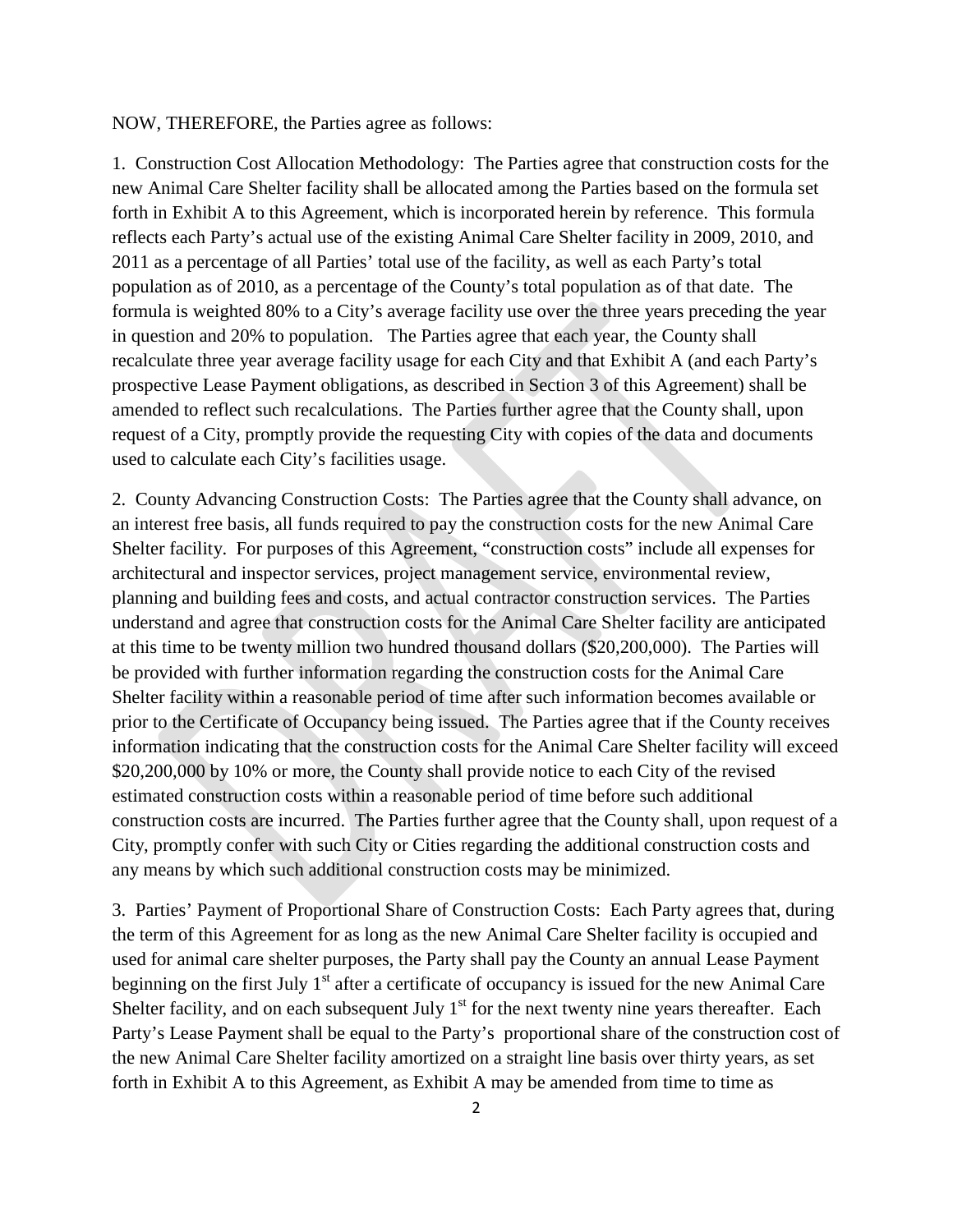provided in Section 1 of this Agreement. Each Party's obligation to make a Lease Payment shall remain in place only for so long as the Party is a signatory to the Agreement for Animal Control Services, or any successor agreement addressing materially the same subject matter. In the event that a Party terminates its participation in this Agreement pursuant to Section 4 of this Agreement, the County shall, upon receiving notice of that Party's termination, recalculate the remaining Parties' Lease Payment obligations pursuant to the Construction Cost Allocation Methodology set forth in Section 1 of this Agreement. The County shall promptly provide all remaining Parties with notice of their recalculated Lease Payment obligations. Each remaining Party shall thereafter have the option to either (a) pay the recalculated increased annual Lease Payments during the remaining term of the Agreement; or (b) request that the County allow the remaining Party a period of up to 5 years after the end of the thirty year period set forth in this Section 3 of the Agreement to pay the County the remaining Party's additional allocated share of construction costs for the Animal Care Facility attributable to the departure of the terminating Party.

4. Term and Termination: Except as set forth above, this Agreement shall be effective for the period from \_\_\_\_\_\_\_\_\_\_, 2014 until each Party has made the last payment required under Section 3 of this Agreement. Except as set forth in Section 3 of the Agreement (i.e., by terminating participation in the Agreement for Animal Control Services), no Party may terminate this Agreement during its term. A Party terminating its participation in this Agreement shall do so effective as of December 31 of a year during the term of this Agreement and shall provide each other Party to this Agreement with at least one full year's prior written notice of the Party's intent to terminate its participation in the Agreement.

5. Amendments/Entire Agreement: Amendments to this Agreement must be in writing and approved by the governing body of each Party. This is the entire agreement among the parties with respect to the construction of the new Animal Care Shelter facility and it supersedes any prior written or oral agreements with respect to the subject.

6. Hold Harmless: Each City shall hold harmless, indemnify, and defend County, its officers, employees, and agents from and against any and all claims, suits, or actions of every kind brought for or on account of injuries to or death of any person or damage to any property of any kind whatsoever and to whomsoever belonging which arise out of the performance or nonperformance of City's covenants and obligations under this Agreement and which result from the actively negligent or wrongful acts of City or its officers, employees, or agents.

County shall hold harmless, indemnify, and defend each City, its officers, employees, and agents from and against any and all claims, suits, or actions of every kind brought for or on account of injuries to or death of any person or damage to any property of any kind whatsoever and to whomsoever belonging which arise out of the performance or nonperformance of County's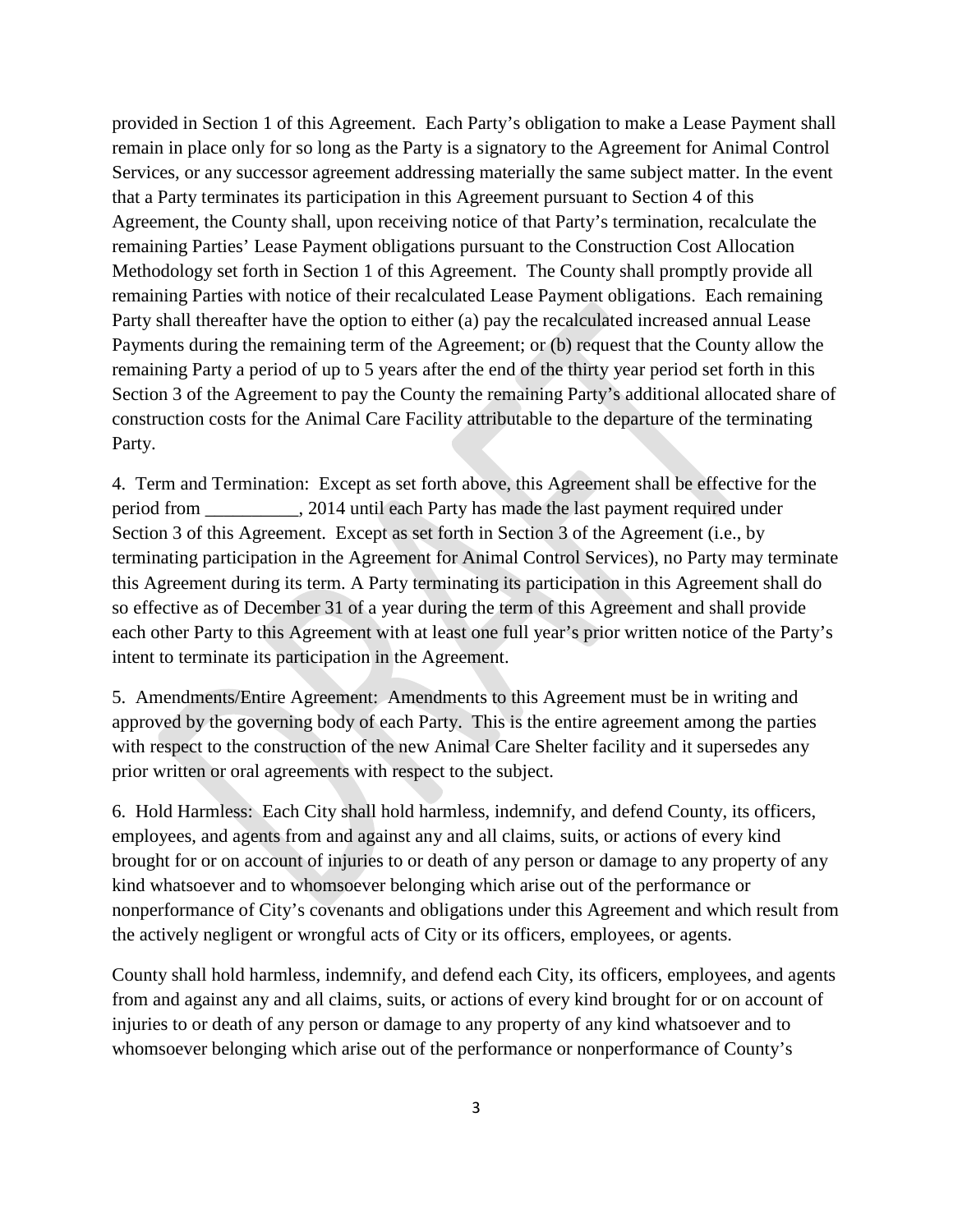covenants and obligations under this Agreement and which result from the actively negligent or wrongful acts of County or its officers, employees, or agents.

This provision requiring County to hold harmless, indemnify, and defend each City shall expressly not apply to claims, losses, liabilities, or damages arising from actions or omissions, negligent or otherwise, of PHS or any other independent contractor providing animal controlrelated services pursuant to a contract with the County. Claims related to the planning and/or construction of the new Animal Care Shelter facility are not claims, losses, liabilities, or damages related to "animal control-related services" within the meaning of this Agreement.

In the event of concurrent negligence of the County, its officers, or employees, and any City, its officers and employees, then the liability for any and all claims for injuries or damages to persons and/or property or any other loss or cost which arises out of the terms, conditions, covenants or responsibilities of this Agreement shall be apportioned in any dispute or litigation according to the California theory of comparative negligence.

7. Assignability: Except as otherwise expressly provided for herein, no Party shall assign any of its obligations or rights hereunder without the consent of all other Parties.

8. Notices: Any notices required to be given pursuant to this Agreement shall be given in writing and shall be mailed to all Parties to the Agreement, as follows:

To City:

To County:

IN WITNESS WHEREOF, the Board of Supervisors of the COUNTY OF SAN MATEO has authorized and directed the President of the Board of Supervisors to execute this Agreement for and on behalf of the County, and the Cities of ATHERTON, BELMONT, BRISBANE, BURLINGAME, COLMA, DALY CITY, EAST PALO ALTO, FOSTER CITY, HALF MOON BAY, HILLSBOROUGH, MENLO PARK, MILLBRAE, PACIFICA, PORTOLA VALLEY, REDWOOD CITY, SAN BRUNO, SAN CARLOS, SAN MATEO, SOUTH SAN FRANCISCO, AND WOODSIDE have caused this Agreement to be subscribed by each of their duly authorized officers and attested by their Clerks.

#### Dated: COUNTY OF SAN MATEO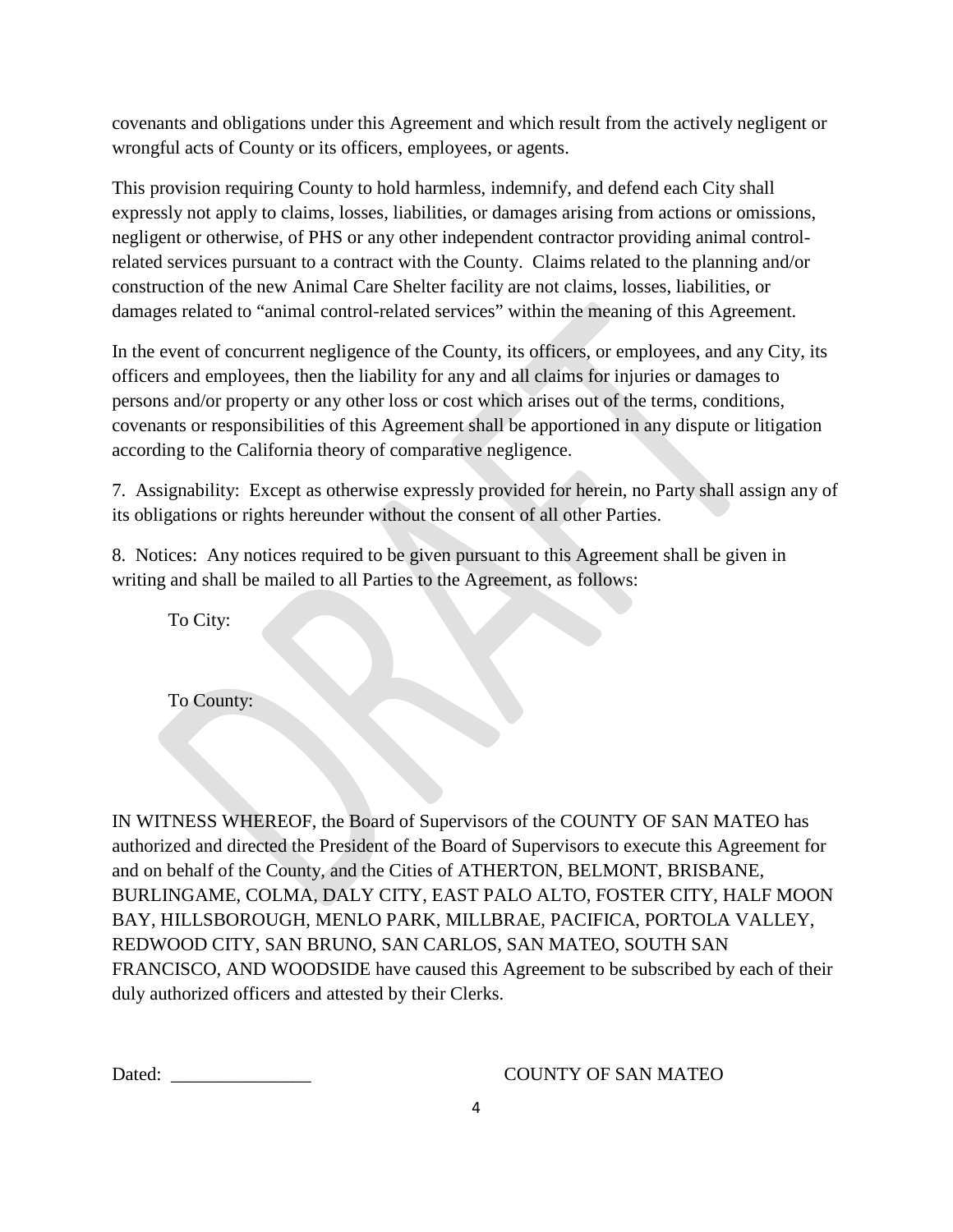| Clerk of the Board |  |  |
|--------------------|--|--|
|--------------------|--|--|

|                   | <b>TOWN OF ATHERTON</b>   |  |
|-------------------|---------------------------|--|
| <b>Town Clerk</b> | By:                       |  |
|                   | <b>CITY OF BELMONT</b>    |  |
| <b>City Clerk</b> | By:                       |  |
|                   | <b>CITY OF BRISBANE</b>   |  |
| City Clerk        | By:                       |  |
|                   |                           |  |
| Dated:            | <b>CITY OF BURLINGAME</b> |  |
| <b>City Clerk</b> | By:                       |  |
|                   | <b>TOWN OF COLMA</b>      |  |
| <b>Town Clerk</b> | By:                       |  |

\_\_\_\_\_\_\_\_\_\_\_\_\_\_\_\_\_\_\_\_\_ \_\_\_\_\_\_\_\_\_\_\_\_\_\_\_\_\_\_\_\_\_\_\_\_\_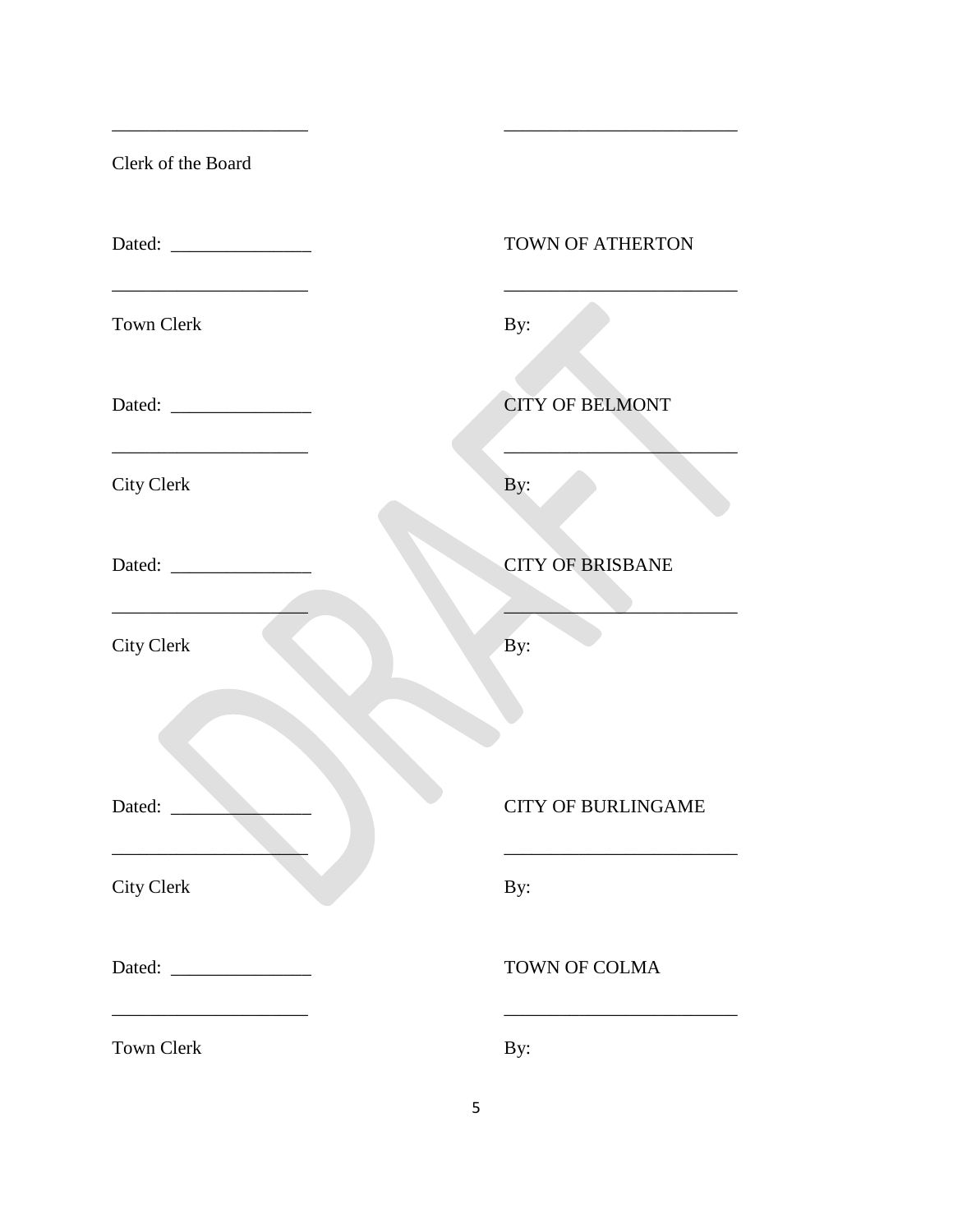|                                                                                      | <b>CITY OF DALY CITY</b>      |
|--------------------------------------------------------------------------------------|-------------------------------|
| City Clerk                                                                           | By:                           |
|                                                                                      | <b>CITY OF EAST PALO ALTO</b> |
| City Clerk                                                                           | By:                           |
| Dated:                                                                               | <b>CITY OF FOSTER CITY</b>    |
| the control of the control of the control of the control of the<br><b>City Clerk</b> | By:                           |
| Dated:                                                                               | <b>CITY OF HALF MOON BAY</b>  |
| <b>City Clerk</b>                                                                    | By:                           |
| Dated:                                                                               | TOWN OF HILLSBOROUGH          |
| <b>Town Clerk</b>                                                                    | By:                           |
| Dated:<br><u> 1989 - Jan Sarajević, politik po</u>                                   | <b>CITY OF MENLO PARK</b>     |
| City Clerk                                                                           | By:                           |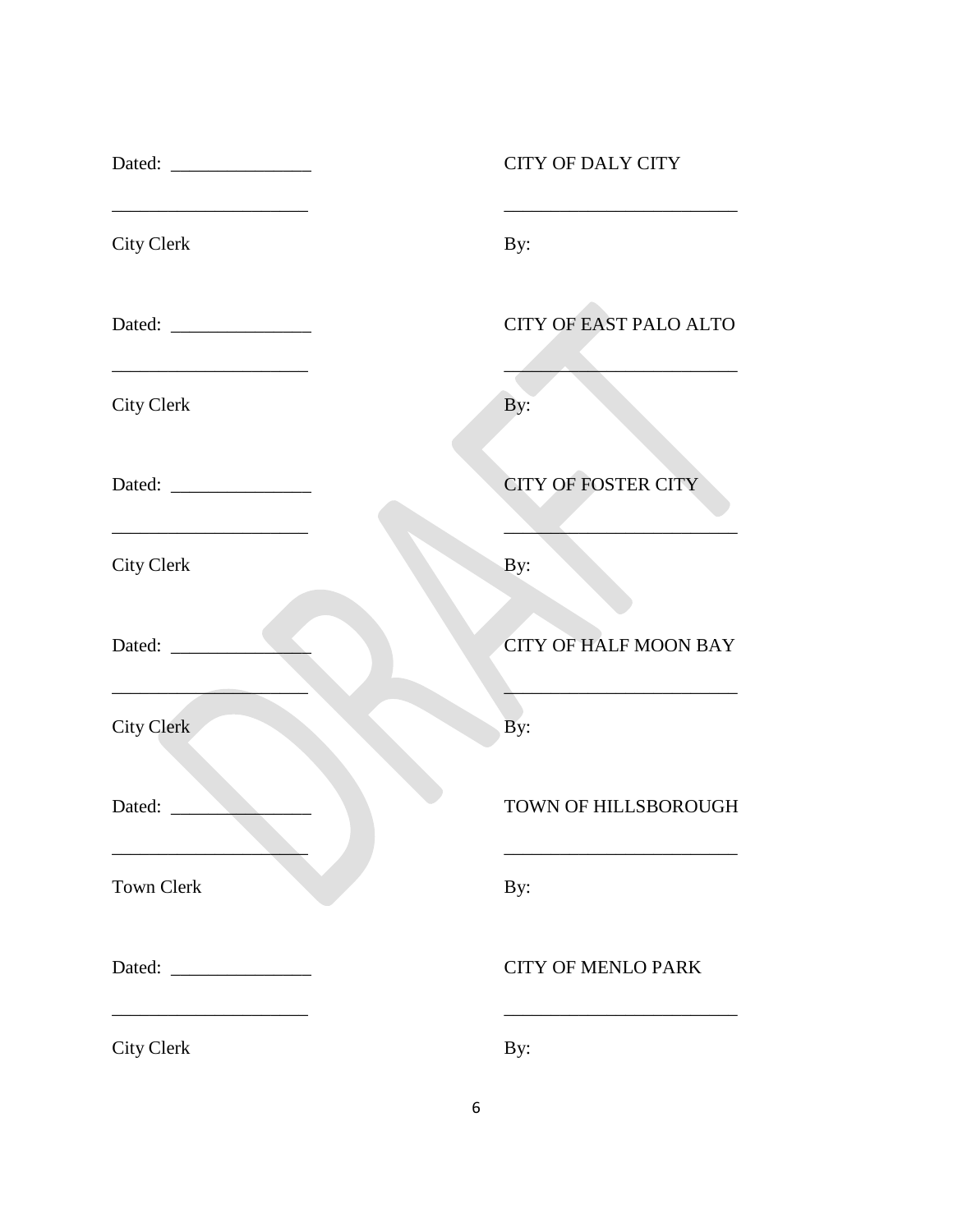|                                                                              | <b>CITY OF MILLBRAE</b>     |  |  |
|------------------------------------------------------------------------------|-----------------------------|--|--|
| <b>City Clerk</b>                                                            | By:                         |  |  |
|                                                                              | <b>CITY OF PACIFICA</b>     |  |  |
| <u> 1989 - Johann John Stone, mars et al. (</u><br><b>City Clerk</b>         | By:                         |  |  |
| Dated:                                                                       | TOWN OF PORTOLA VALLEY      |  |  |
| <u> 1980 - Johann Barbara, martin amerikan basar da</u><br><b>Town Clerk</b> | By:                         |  |  |
| Dated:                                                                       | <b>CITY OF REDWOOD CITY</b> |  |  |
| <b>City Clerk</b>                                                            | By:                         |  |  |
| Dated:                                                                       | <b>CITY OF SAN BRUNO</b>    |  |  |
| City Clerk                                                                   | By:                         |  |  |
|                                                                              | <b>CITY OF SAN CARLOS</b>   |  |  |
| <b>City Clerk</b>                                                            | By:                         |  |  |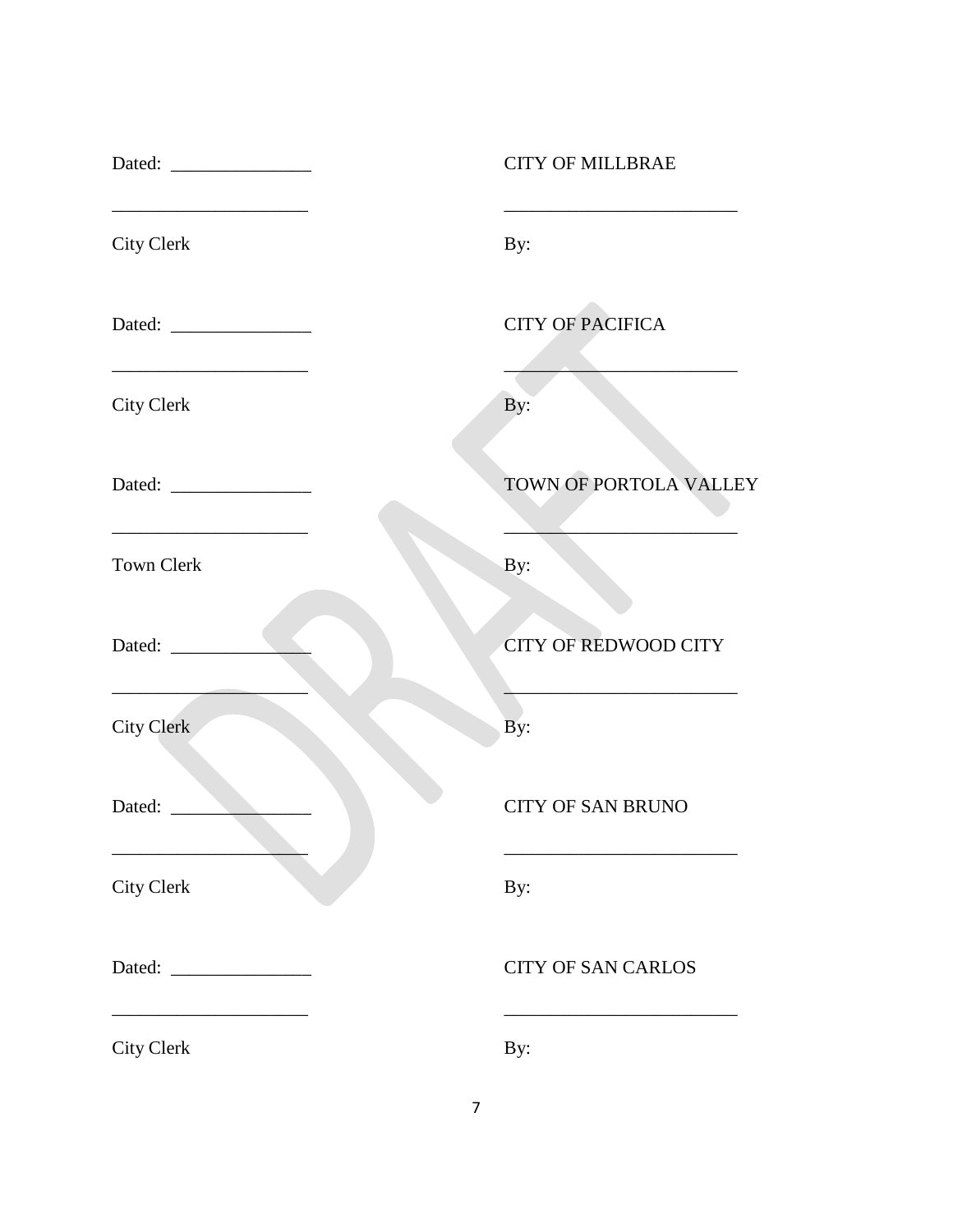|                                                       | <b>CITY OF SAN MATEO</b>    |
|-------------------------------------------------------|-----------------------------|
| City Clerk                                            | By:                         |
|                                                       | CITY OF SOUTH SAN FRANCISCO |
| City Clerk                                            | By:                         |
| Dated:                                                | TOWN OF WOODSIDE            |
| <u> 1989 - Johann Barbara, martxa a</u><br>City Clerk | By:                         |
|                                                       |                             |